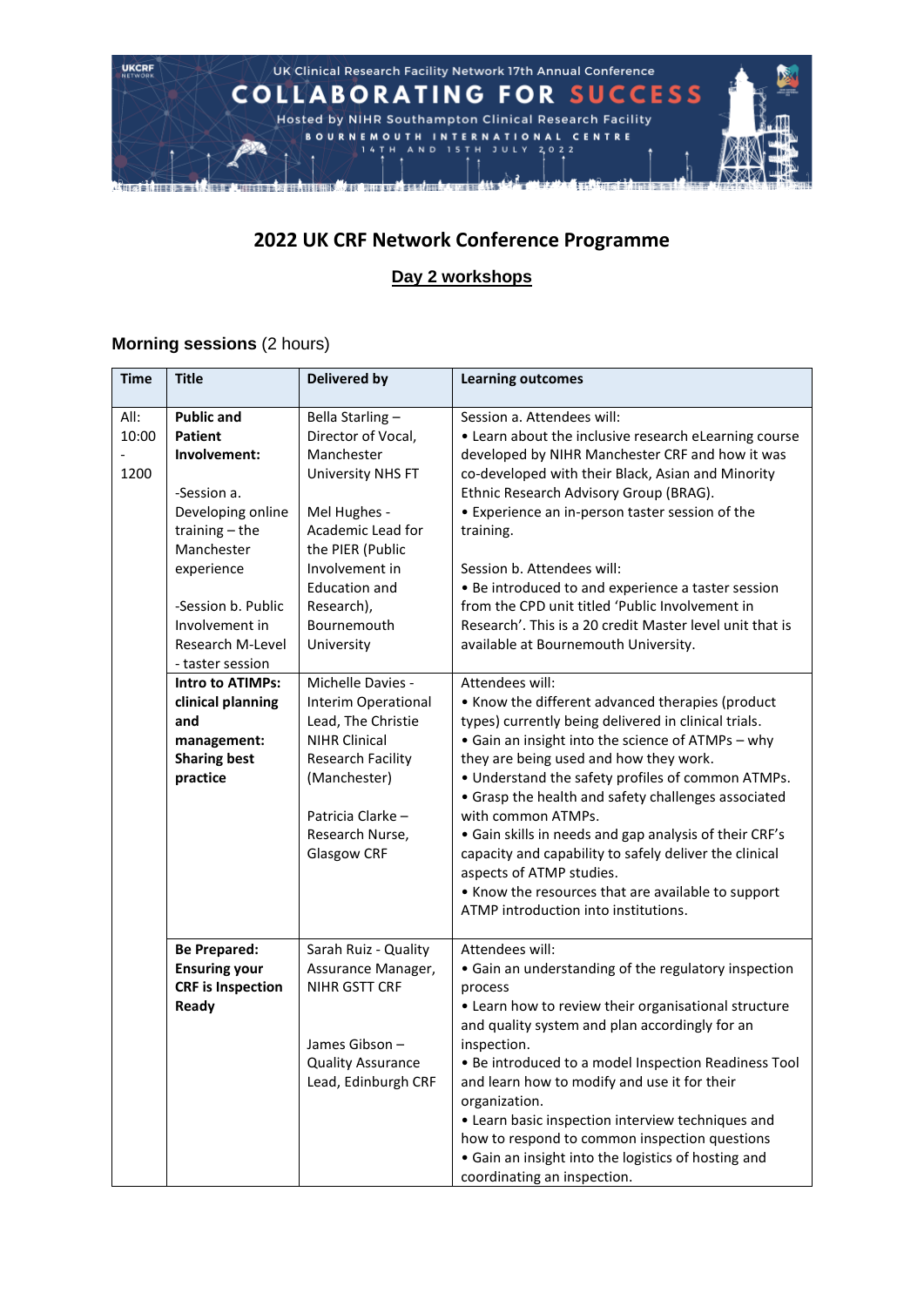# **COLLABORATING FOR SUCCESS**

**UKCRF** 

Hosted by NIHR Southampton Clinical Research Facility<br>
BOURNEMOUTH INTERNATIONAL CENTRE<br>
14TH AND 15TH JULY 2022

| 相感量加细 |                                                                                                                      |                                                                                                                                                                                       | r Tylkirn Aun nach nichtigen <i>sich</i> seiner auf an kannt acht. Sich an ab an den frühme binne er länna A <i>nte</i> r Mann                                                                                                                                                                                                                                                                                                                                                                                                                                                                                                                                                                                                                       |
|-------|----------------------------------------------------------------------------------------------------------------------|---------------------------------------------------------------------------------------------------------------------------------------------------------------------------------------|------------------------------------------------------------------------------------------------------------------------------------------------------------------------------------------------------------------------------------------------------------------------------------------------------------------------------------------------------------------------------------------------------------------------------------------------------------------------------------------------------------------------------------------------------------------------------------------------------------------------------------------------------------------------------------------------------------------------------------------------------|
|       | <b>Scoping exercise</b><br>to develop a<br>bespoke CRF<br><b>Manager</b><br>leadership<br>programme<br>(invite only) | Elka Giemza - CRF<br>Manager, NIHR<br><b>Wellcome Trust</b><br>King's CRF<br>Capfinity<br>representative                                                                              | Attendees will participate in a session to inform the<br>development of a bespoke UKCRF Network CRF<br>Manager Leadership programme. Attendees will have<br>the opportunity to engage with the developers and<br>prioritise the content for the programme.<br>By sharing ideas, expertise and experience the session<br>will:<br>. Identify key skills that are vital to success in the role<br>of CRF Manager.<br>• Identify areas for knowledge development within<br>the CRF Manager workforce.<br>• Agree training methodologies best suited to the role<br>and post holders.<br>• Agree learning outcomes for the training<br>programme.                                                                                                        |
|       | <b>Managing study</b><br>start up<br>effectively and<br>efficiently                                                  | Stephen Saich - CRF<br>Clinical Research<br>Project Manager,<br><b>NIHR Wellcome Trust</b><br><b>Clinical Research</b><br>Facility<br>Lisa Berry - Lead<br>Matron,<br>Southampton CRF | Attendees will:<br>• Understand the key elements of a robust clinical<br>and operational feasibility assessment.<br>• Understand the potential barriers to efficient study<br>set up and learn how to mitigate these.<br>• Learn how to apply intensity tool template to the<br>broader study review and planning process - eg.<br>costing, forecasting activity, planning staffing etc.<br>• Learn how to manage Principal Investigator and<br>Sponsor expectations for study delivery and<br>recruitment targets.<br>• Understand how thorough feasibility can impact<br>study costing, including identification of key<br>additional costs.<br>• Introduce UHS Study Set-up and Delivery Tool<br>. Edge workflows and their role in study set-up. |
|       | <b>UKRD Finance</b><br><b>Guidelines: their</b><br>relevance to and<br>impact on the UK<br><b>CRF community</b>      | Ian Brown - Finance<br>Manager - Research,<br><b>Sheffield Teaching</b><br><b>Hospital NHS</b><br><b>Foundation Trust</b>                                                             | Attendees will:<br>• Gain an understanding of the regulatory inspection<br>process.<br>• Learn how to review their organisational structure<br>and quality system and plan accordingly for an<br>inspection.<br>• Be introduced to a model Inspection Readiness Tool<br>and learn how to modify and use it for their<br>organization.<br>• Learn basic inspection interview techniques and<br>how to respond to common inspection questions.<br>.Gain an insight into the logistics of hosting and<br>coordinating an inspection.<br>• Identify best practice for financial management to<br>promote sustainability across Research.                                                                                                                 |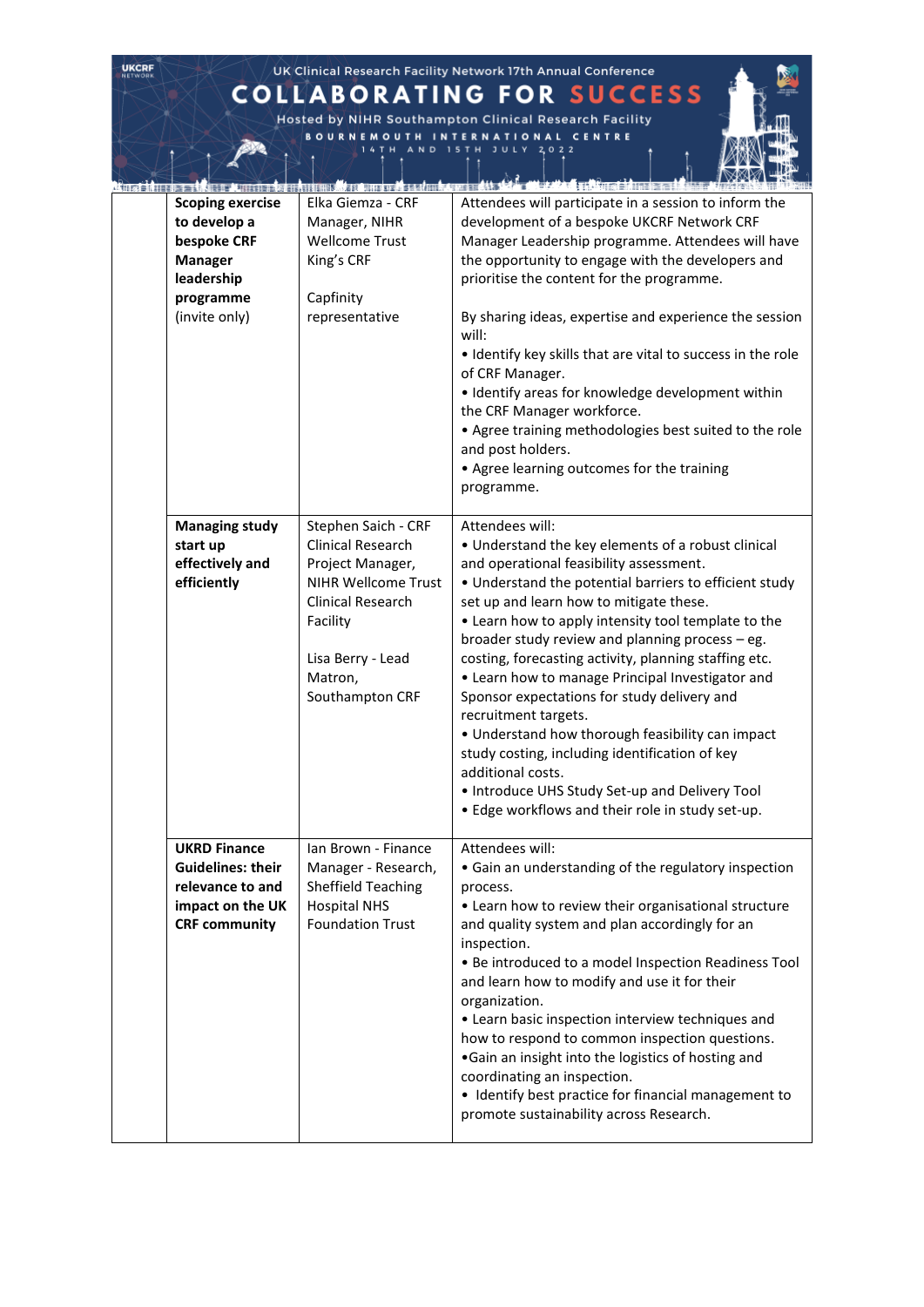## **COLLABORATING FOR SUCCESS**

**UKCRF** 

Hosted by NIHR Southampton Clinical Research Facility<br>
BOURNEMOUTH INTERNATIONAL CENTRE<br>
14TH AND 15TH JULY 2022

|                                                                                |                                                                                                                                                                                                                                        | en sie der er in dat in der trouwen die soarmen ook saat mie aan de stad de deel dat de stad in de stad minde d<br>of the defeature.                                                                                                                                                                                                                                                                                                                                                                                                                                                       |
|--------------------------------------------------------------------------------|----------------------------------------------------------------------------------------------------------------------------------------------------------------------------------------------------------------------------------------|--------------------------------------------------------------------------------------------------------------------------------------------------------------------------------------------------------------------------------------------------------------------------------------------------------------------------------------------------------------------------------------------------------------------------------------------------------------------------------------------------------------------------------------------------------------------------------------------|
| <b>Putting pen to</b><br>paper: how to<br>write<br>organisational<br>documents | Dr Helen Morris-<br><b>Operations Manager,</b><br>Cambridge CRF<br>Anna Chapman-<br><b>Quality Assurance</b><br>Manager, Cambridge<br><b>CRF</b><br>Lucy Southworth -<br><b>Quality Assurance</b><br>Manager, Royal Free<br><b>CRF</b> | Attendees will gain an insight into the principles of<br>writing formal organisational documents, including:<br>. How to assess what their audience needs to know<br>and how best to convey information to them.<br>. How to identify the requirements and restrictions of<br>the task at hand.<br>• Methods for conveying complex information in a<br>clear and concise way.<br>. How to structure information to gain and retain the<br>reader's attention.<br>· Workshop an exemplar SOP template.<br>• Review an NIHR CRF annual report extract and<br>identify good and bad practice. |
| <b>Abstract writing</b><br>and poster design                                   | Naomi Hickey (+<br>workgroup) -<br><b>Education and</b><br>Training Officer, NHS<br>Greater Glasgow &<br>Clyde                                                                                                                         | Attendees will:<br>. Understand the purpose of a conference poster.<br>. Be familiar with the basic rules for poster design<br>• Understand the importance of words, images,<br>colour and flow.<br>• Know how to design a presentation/talk.<br>• Recognise the importance of content and layout<br>using PowerPoint.<br>• Understand the key points when delivering a<br>presentation/talk.                                                                                                                                                                                              |
| Phase 1<br>framework and<br>support guidance                                   | Saul Faust - Director,<br>Southampton CRF<br>Kim Lee - Senior QA<br>Lead, Southampton<br><b>CRF</b><br>Chris Edwards -<br>Associate Director,<br>Southampton CRF                                                                       | Attendees will:<br>. Be given an overview of the Phase I Framework<br>• Appreciate the aim of the Framework and how it<br>differs from the MHRA Phase I Accreditation Scheme.<br>• Learn how units can use the Framework, and hear<br>about how it has been implemented in Southampton<br>CRF.<br>• Gain an understanding of how the Risk Stratification<br>Matrix can be used to risk assess Phase I and<br>experimental medicine studies and allow a risk-<br>adapted approach to managing participant safety.                                                                           |
| <b>Mindfulness and</b><br>wellbeing in the<br><b>CRF</b>                       | Chair = Jennifer<br>Allison - NIHR<br>Associate Director of<br>Nursing & Midwifery,<br>& Lead Matron,<br>Southampton CRF<br>Ruth Oshikanlu<br>Will Williams<br>Enrico Tambellini -<br>Manager,<br>Southampton CRF                      | Attendees will:<br>• Understand the importance of looking after the<br>wellbeing of our colleagues.<br>• Learn principles of mindfulness/meditation/yoga<br>and its contribution to wellbeing.<br>• Learn about a selection of techniques and practice<br>them within a supportive environment.<br>• Discover how mindfulness and self-care can assist<br>staff to manage the stress and emotional impact.<br>• Participate in a chair yoga, wellbeing and<br>meditation session.<br>(includes CRF wellbeing Champions)                                                                    |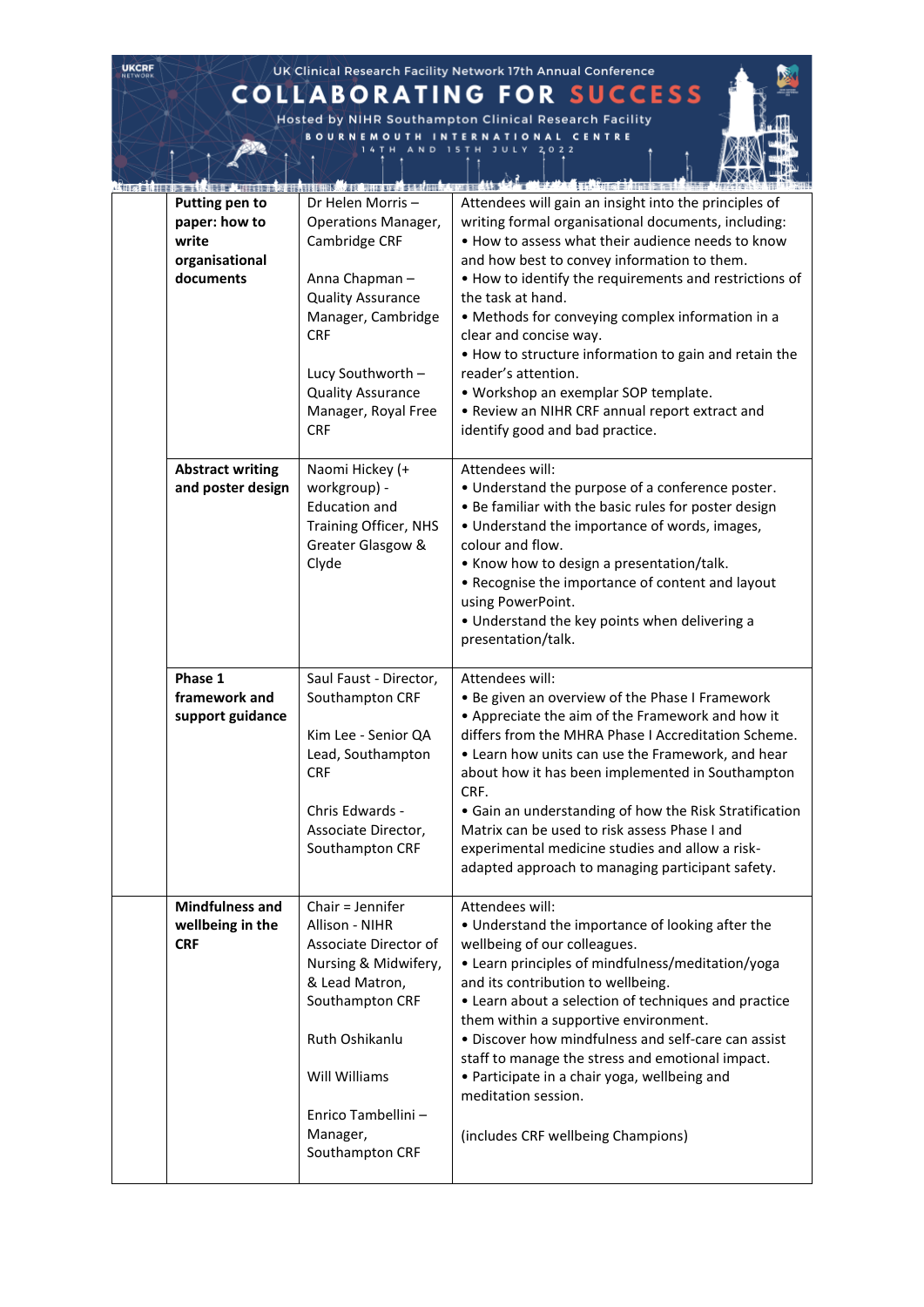

#### **Afternoon sessions** (1-2 hour sessions)

| <b>Time</b> | <b>Title</b>                                  | <b>Delivered by</b>            | <b>Learning outcomes</b>                                                                                    |
|-------------|-----------------------------------------------|--------------------------------|-------------------------------------------------------------------------------------------------------------|
| 13:00       | Developing and                                | Paul Brown - Head of           | Attendees will:                                                                                             |
|             | managing                                      | Research &                     | • Gain an insight into the common and conflicting                                                           |
| 15:00       | commercial                                    | Innovation, LTHTr +            | priorities of the public and private stakeholders in                                                        |
|             | relationships                                 | Interim Director               | clinical research.                                                                                          |
|             |                                               | <b>UKCRF Network</b>           | • Appreciate the respective expectations of public                                                          |
|             |                                               |                                | and private organisations in relation to study delivery.                                                    |
|             |                                               | Astra Zeneca                   | • Identify where language and work styles deviate                                                           |
|             |                                               | representative                 | between public and private organisations and discuss<br>how to find common ground.                          |
|             |                                               |                                | • Explore how positive working relationships with                                                           |
|             |                                               |                                | commercial organisations can grow and develop your                                                          |
|             |                                               |                                | CRF.                                                                                                        |
|             |                                               |                                | . Workshop some basic steps for 'bridging the gap'                                                          |
|             |                                               |                                | between public and private stakeholders in clinical                                                         |
|             |                                               |                                | research.                                                                                                   |
|             |                                               |                                |                                                                                                             |
|             | <b>Audit Toolkit:</b>                         | Jacob Bonner - QA              | Attendees will:                                                                                             |
|             | <b>Skills and</b>                             | and Governance                 | • Gain an understanding of the basic principles of                                                          |
|             | <b>Resources for</b><br><b>Internal Audit</b> | Manager, Imperial              | internal audit.                                                                                             |
|             |                                               | <b>CRF</b>                     | . Be introduced to the suite of auditing tools available<br>through the UKCRF. Network and learn how to use |
|             |                                               | Eilidh Wright -                | them                                                                                                        |
|             |                                               | <b>Quality Assurance</b>       | • Apply their knowledge and skills to an audit of a                                                         |
|             |                                               | Lead, Glasgow CRF              | mock study and share their findings in an audit                                                             |
|             |                                               |                                | report.                                                                                                     |
|             |                                               | James Gibson -                 |                                                                                                             |
|             |                                               | <b>Quality Assurance</b>       |                                                                                                             |
|             |                                               | Lead, Edinburgh CRF            |                                                                                                             |
|             | The Future is                                 | Speakers tbc                   | Attendees will:                                                                                             |
|             | <b>Here: ATIMP</b>                            |                                | • Explore the delivery of scenario-based training to                                                        |
|             | <b>Emergency</b>                              |                                | ensure a positive learning experience.                                                                      |
|             | <b>Scenario Training</b>                      |                                | .Observe an example ATIMP facilitated discussion                                                            |
|             |                                               |                                | session, followed by a scenario, with a specific focus                                                      |
|             |                                               |                                | on the use of the ABCDE framework to assess and                                                             |
|             |                                               |                                | manage indications of cytokine release syndrome.                                                            |
|             |                                               |                                | . Discuss and share best practice of how scenario-                                                          |
|             |                                               |                                | based learning opportunities can be adapted to meet                                                         |
|             |                                               |                                | local need in relation to ATIMPs.                                                                           |
|             | Leadership at all                             | <b>Chair: Jennifer Allison</b> | • Be introduced to the Healthcare Leadership Model                                                          |
|             | levels: top tips                              | - NIHR Associate               | & its application                                                                                           |
|             | for your                                      | Director of Nursing &          | • Consider key qualities of effective leadership                                                            |
|             | leadership toolkit                            | Midwifery, & Lead              | • Be able to listen to a Leader's personal journey                                                          |
|             |                                               | Matron,                        | • Reflect on their own leadership experience                                                                |
|             |                                               | Southampton CRF                | . Be offered tips & tools for their leadership toolkit                                                      |
|             |                                               |                                |                                                                                                             |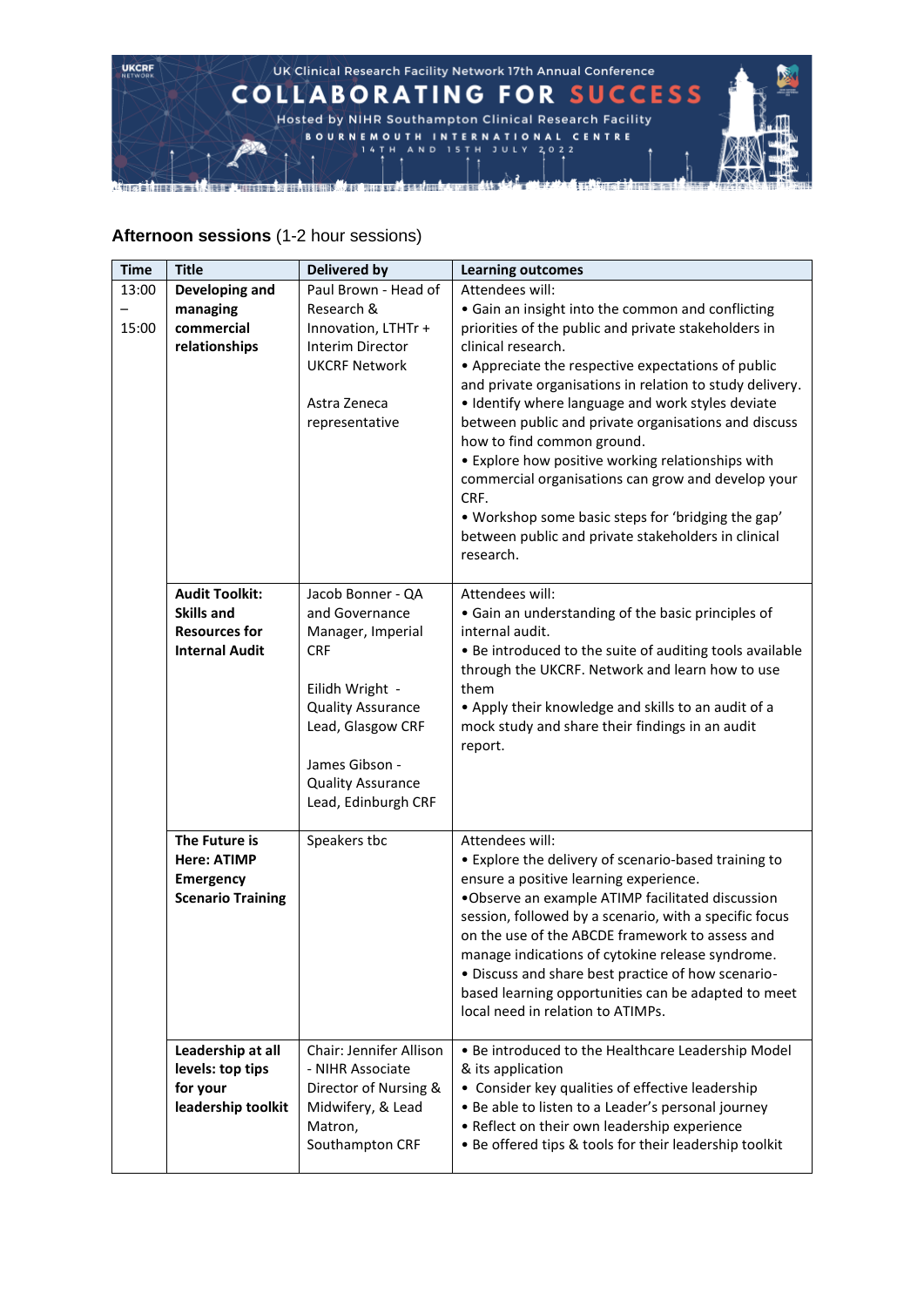**COLLABORATING FOR SUCCESS** Hosted by NIHR Southampton Clinical Research Facility<br>
BOURNEMOUTH INTERNATIONAL CENTRE<br>
14TH AND 15TH JULY 2022

**UKCRF** 

|                |                                                                                  | o an american and matematical leads<br>Professor Ruth<br>Endacott - NIHR<br>Director of Nursing &<br>Midwifery                                           |                                                                                                                                                                                                                                                                                                                                                                                                                                |
|----------------|----------------------------------------------------------------------------------|----------------------------------------------------------------------------------------------------------------------------------------------------------|--------------------------------------------------------------------------------------------------------------------------------------------------------------------------------------------------------------------------------------------------------------------------------------------------------------------------------------------------------------------------------------------------------------------------------|
|                |                                                                                  | Caroline Nesbitt -<br>Leadership<br>Development<br>Manager,<br>Southampton CRF                                                                           |                                                                                                                                                                                                                                                                                                                                                                                                                                |
|                | A day in the life<br>of a CRF lab                                                | Helen Smith -<br>Laboratory Manager,<br><b>Birmingham CRF</b><br>Gavin Babbage -<br>Translational<br>Scientist Laboratory<br>Manager,<br>Southampton CRF | Attendees will learn about:<br>• All tasks and information relating to processing,<br>storing and shipping study samples.<br>• Identifying and solving issues that can occur when<br>processing, storing or shipping samples.                                                                                                                                                                                                  |
| 13:00<br>14:00 | <b>Reaching</b><br>underserved<br>communities<br>(combined with<br>next session) | Deepsi Khatiwada -<br>Lancashire NHS Trust                                                                                                               | Attendees will:<br>• Explore the importance and benefits of diversity<br>and inclusion in clinical research<br>• Learn different approaches to reaching underserved<br>communities.<br>• Learn about common misconceptions/pitfalls and<br>how to develop engagement plans.<br>• Reflect on personal approaches to fostering EDI in<br>clinical research.                                                                      |
| 14:00<br>15:00 | The role of CRFs<br>in Participation<br>(combined with<br>previous session)      | Speaker tbc                                                                                                                                              | Attendees will:<br>• Explore opportunities and challenges for recruiting<br>patients and members of the public to CRF-hosted<br>studies, including the role of public involvement and<br>clinician engagement.<br>• Following a presentation, take part in a discussion<br>and exchange of experiences.<br>• (If time allows) Identify priority areas for action in<br>this area.                                              |
| 13:00<br>14:00 | <b>Working with</b><br>'CRF Manager'<br>(combined with<br>next session)          | Pat Fleury - CRF<br>Manager, Edinburgh                                                                                                                   | Attendees will:<br>• Understand the use and purpose of CRF Manager.<br>• Explore how the system can be utilised to meet CRF<br>reporting requirements.<br>• Discuss how the system can be used to manage<br>CRFs - e.g. activity forecasting, clinical and business<br>planning, invoicing etc.<br>. Hear from a CRF team how they have utilised the<br>system to make a positive change in the way they<br>work in their CRF. |